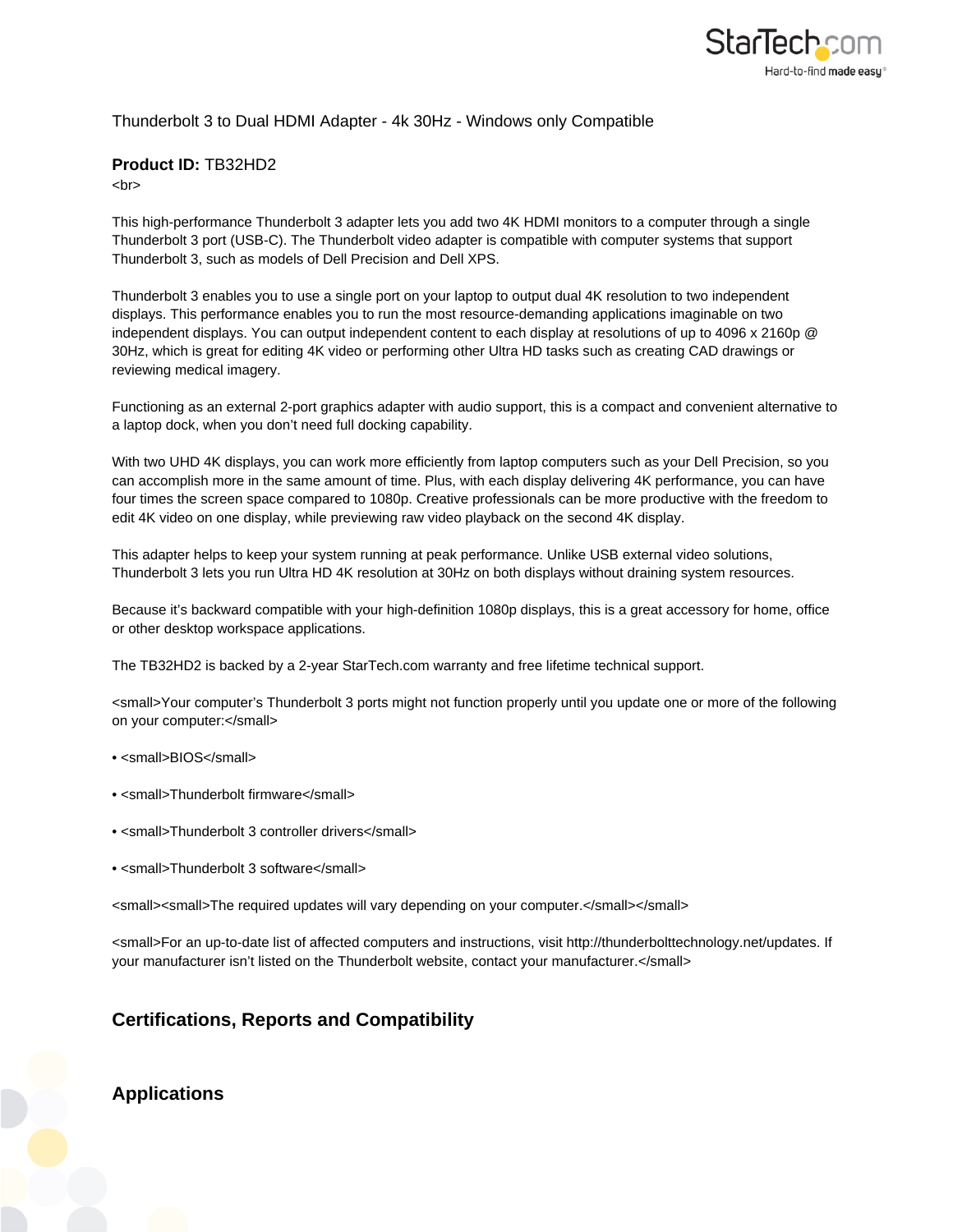

- Connect your computer to two 4K monitors
- Design high-resolution, graphic-intensive content, such as CAD drawings and Photoshop graphic images
- Create and Edit 4K video while using resource intensive software
- Multitask by previewing your raw output content on a second 4K display
- Connect to different systems with 4K or 1080p displays for hot desking in BYOD office applications
- Use one screen for reference data such as websites, while composing 4K content on your other screen
- Span a spreadsheet or worksheet across multiple displays to avoid side-scrolling

• Access panoramic views that are built into software applications, while viewing helpful tutorial content on your laptop monitor

• Connect your Dell XPS or Dell Precision to two external DP monitors

## **Features**

- Connect two UHD 4K displays to your computer through a single Thunderbolt 3 port
- Run resource demanding applications on 4K displays at 30 Hz without draining system resources
- Thunderbolt Certified
- No external power adapter required
- Backward compatible with lower resolutions like high-definition 1920x1200 and 1080p

| <b>Hardware</b> |                                  |                                       |
|-----------------|----------------------------------|---------------------------------------|
|                 | Warranty                         | 2 Years                               |
|                 | Active or Passive Adapter Active |                                       |
|                 | AV Input                         | Thunderbolt 3 USB-C (24-pin) (40Gbps) |
|                 | AV Output                        | <b>HDMI</b>                           |
|                 | Audio                            | Yes                                   |
|                 | Chipset ID                       | Alpine Ridge                          |
|                 |                                  | Parade 181HDMA1                       |
|                 |                                  | <b>PD TI TPS65982</b>                 |
|                 |                                  |                                       |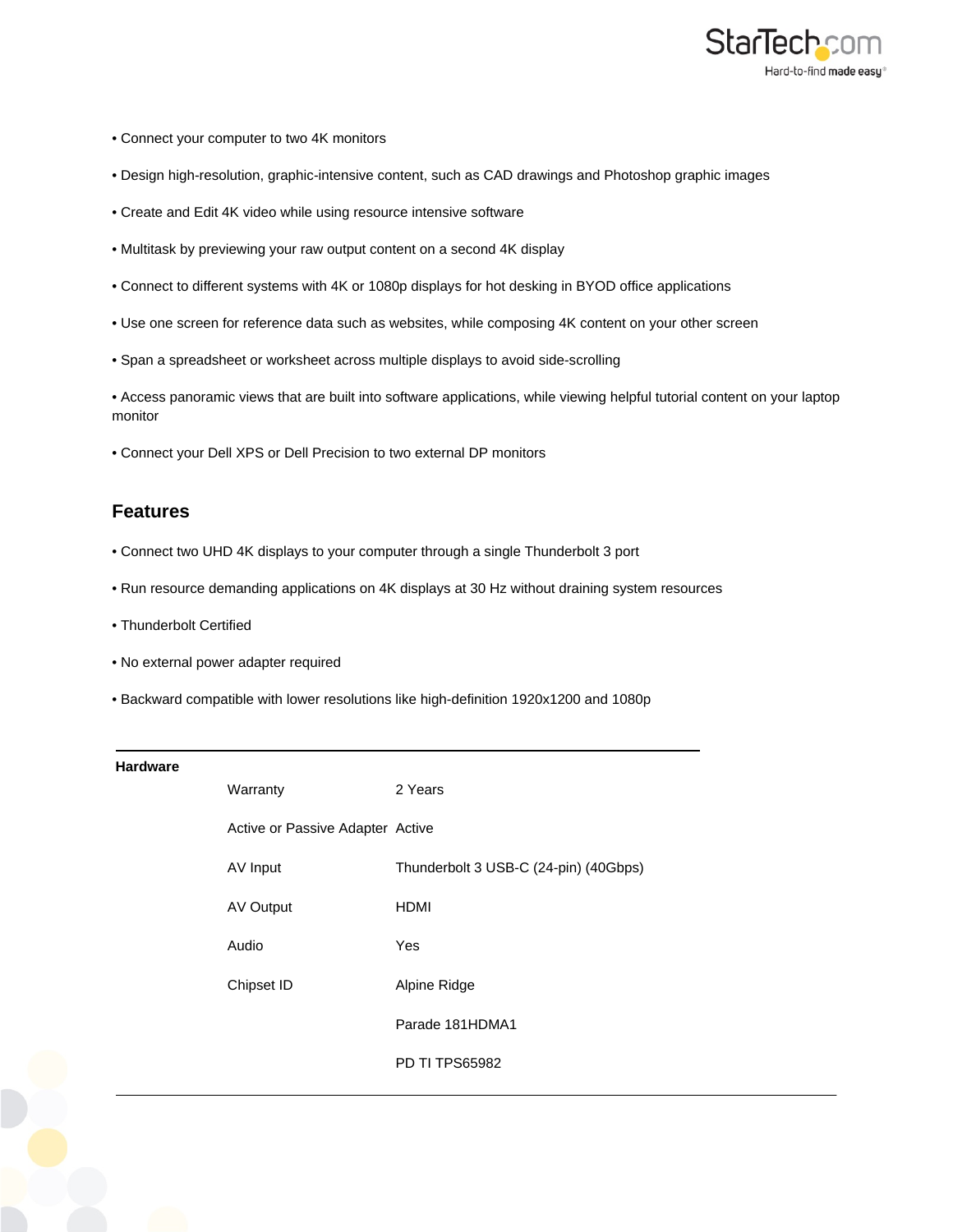

| Performance                               |                                       |                                       |
|-------------------------------------------|---------------------------------------|---------------------------------------|
|                                           | Maximum Data Transfer<br>Rate         | 20 Gbps                               |
|                                           | Maximum Digital<br><b>Resolutions</b> | 4K @ 30 Hz                            |
|                                           | <b>Supported Resolutions</b>          | 3840x2160                             |
|                                           |                                       | 2560x1600                             |
|                                           |                                       | 1920x1200                             |
|                                           |                                       | 1920x1080                             |
|                                           |                                       | 1280x720                              |
|                                           | Type and Rate                         | Thunderbolt 3 - 40 Gbit/s             |
| Connector(s)                              |                                       |                                       |
|                                           | Connector A                           | Thunderbolt 3 USB-C (24-pin) (40Gbps) |
|                                           | Connector B                           | HDMI (19 pin)                         |
| <b>Software</b>                           |                                       |                                       |
|                                           | OS Compatibility                      | Microsoft Windows 10, 8/8.1           |
| <b>Physical</b><br><b>Characteristics</b> |                                       |                                       |
|                                           | Color                                 | Silver                                |
|                                           | Material                              | Aluminum                              |
|                                           | Cable Length                          | 10.0 in [25.4 cm]                     |
|                                           | Product Length                        | 13.9 in [35.3 cm]                     |
|                                           | Product Width                         | 2.4 in [60 mm]                        |
|                                           | Product Height                        | 0.6 in [16 mm]                        |
|                                           | Weight of Product                     | 3.6 oz [102 g]                        |
| Packaging<br>Information                  |                                       |                                       |
|                                           | Package Length                        | 8.3 in [21 cm]                        |
|                                           | Package Width                         | 5.7 in [14.5 cm]                      |
|                                           | Package Height                        | 1.6 in [40 mm]                        |